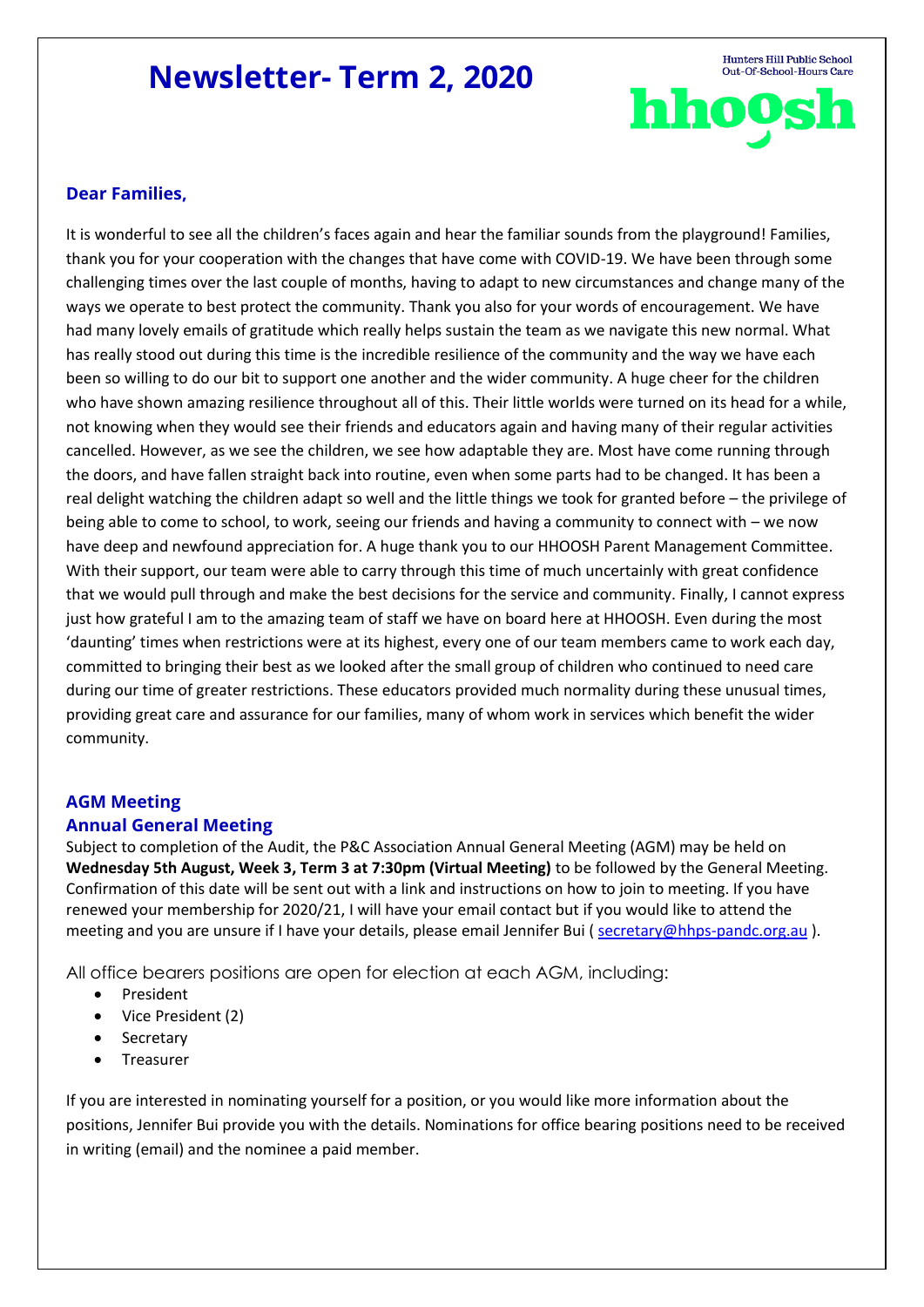#### **Policy Review:**

Policies have been reviewed and uploaded. Please see the attached policies and procedures and if you have any feedback or questions please email [hello@hhoosh.com.au.](mailto:hello@hhoosh.com.au)

#### **Health Reminder**

Please remember to comply with the following restrictions that are in place at the service. This will help to ensure the health and safety of our community.

- Those who have returned from overseas in the last  $14$  days  $-$
- Those who have been in contact with a confirmed case of COVID-19 in the last 14 days. Those with fever or symptoms of acute respiratory infection (e.g. cough, sore throat, runny nose, shortness of breath, fatigue) symptoms.
- Any person with symptoms of illness should seek medical attention and must not present to the service unwell.
- It is currently recommended that anyone, even with even mild symptoms, be tested for COVID19. Those who are currently being tested for COVID-19 and awaiting a result. - Any individual given orders to self-isolate. Any person with a fever will be sent home, and asked to seek medical advice.

# **Term 3 Program & Events Calendar Program Calendar and Events**

Please keep these events and themes noted:

- Week 2 (Wed 29 Jul): OOSH Educator's Day
- Week 3 (Fri 7 Aug): Red Nose Day
- Week 5 (Mon 17 21 Aug): Science Week
- Week 6 & 7 (Mon 24 Aug Fri 4 Sept) Paralympics
- Week 7: Vacation Care program available and bookings open
- Week 8 (Thur 10 Sept): R U OK? Day.
- Week 10 (Fri 25 Sept): Last day of Term 3

Keep an eye out for the program when it is released in Week 7. Our team is always open to new suggestions and feedback. Please send through any program feedback or queries to [hello@hhoosh.com.](mailto:hello@hhoosh.com)

#### **Educational Leader – Term 2 Report**

It was wonderful to have most of the children return to HHOOSH this term. Children participated in an array of planned and spontaneous activities facilitated by our brilliant Educators. The main themes of this term were National Reconciliation Week which was in May as well as National Refugee Week in July in which the children focused on diversity which linked back to our Ramadan activities earlier in the term. The children completed planned activities in these areas which included engaging in texts, crafts and discussions with one and other. The HHOOSH garden is in full swing with the carrots, lettuces, kale and beans that the children planted to be harvested at the beginning of term 3. For cooking club this term, 3 children asked to teach other children how to main their favourite meals. Thank You to Phoenix Concha for showing us his Kale Salad, Cooper Wilson for his family's Broad Bean salad and Sam Fitzsimons for his Spinach and Feta muffins. This will be continued in the new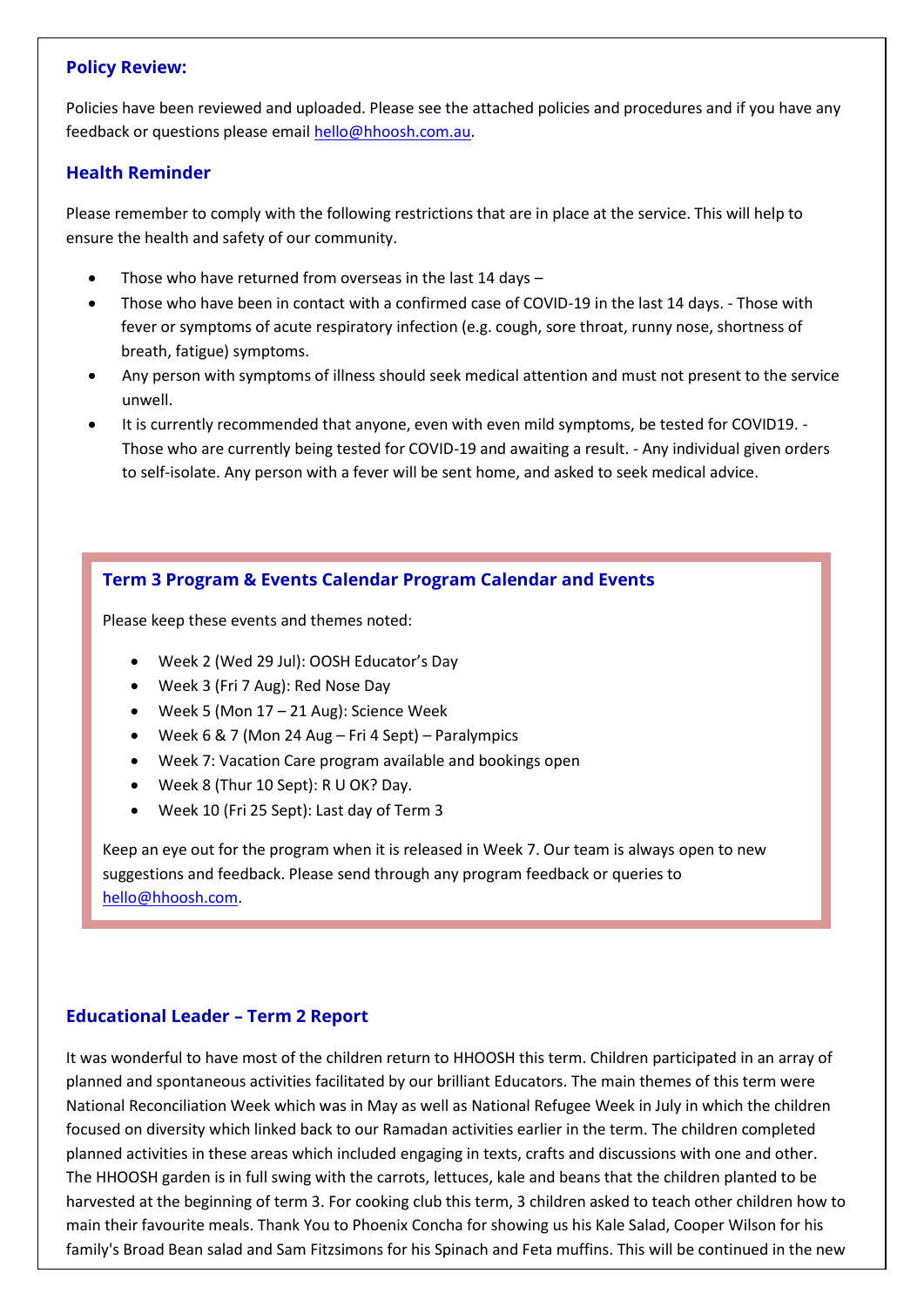term with various children requesting to share their recipes. This term the group game favourites were Survival Tag, Hide and Seek, Bullrush and as always Handball. All in all, it was a great term and HHOOSH staff are looking forward to term 3.



# **Child/ren Absent**

I would like to strongly address that all families **must at all times notify the centre** when their child/ren are going to be **absent from their booking session** of care as stated in our policy

It is not the school's responsibility to liaise with HHOOSH staff on a daily basis regards student absences, nor is it a reasonable expectation of either HHPS or HHOOSH staff.

If you fail to let HHOOSH know before 3PM for afternoon sessions, we will need to call you to confirm that your child is safe, and a \$20 Non-Notified Absence fee will apply. If we are unable to reach anyone to verify your child's absence, we will then need to follow our missing child procedure which may result in a call to the local police to assist in our search.

You should notify HHOOSH by 1 of the options below:

Email[: hello@hhoosh.com.au](mailto:hello@hhoosh.com.au) Phone: 98161903 Or marking them absent via the 'My Family Lounge App'

# **July Vacation Care**

Thank you to all the bookings to parents during vacation care! It's been a fun filled Vacation Care term with all incursion run by HHOOSH Staff.

If you have any suggestions for future incursions email us at [hello@hhoosh.com.au](mailto:hello@hhoosh.com.au) and leave some suggestions.

Thank you to the families who donated Jars and recycled materials to the centre.

Please enjoy some photos from our July Vacation Care: Care: